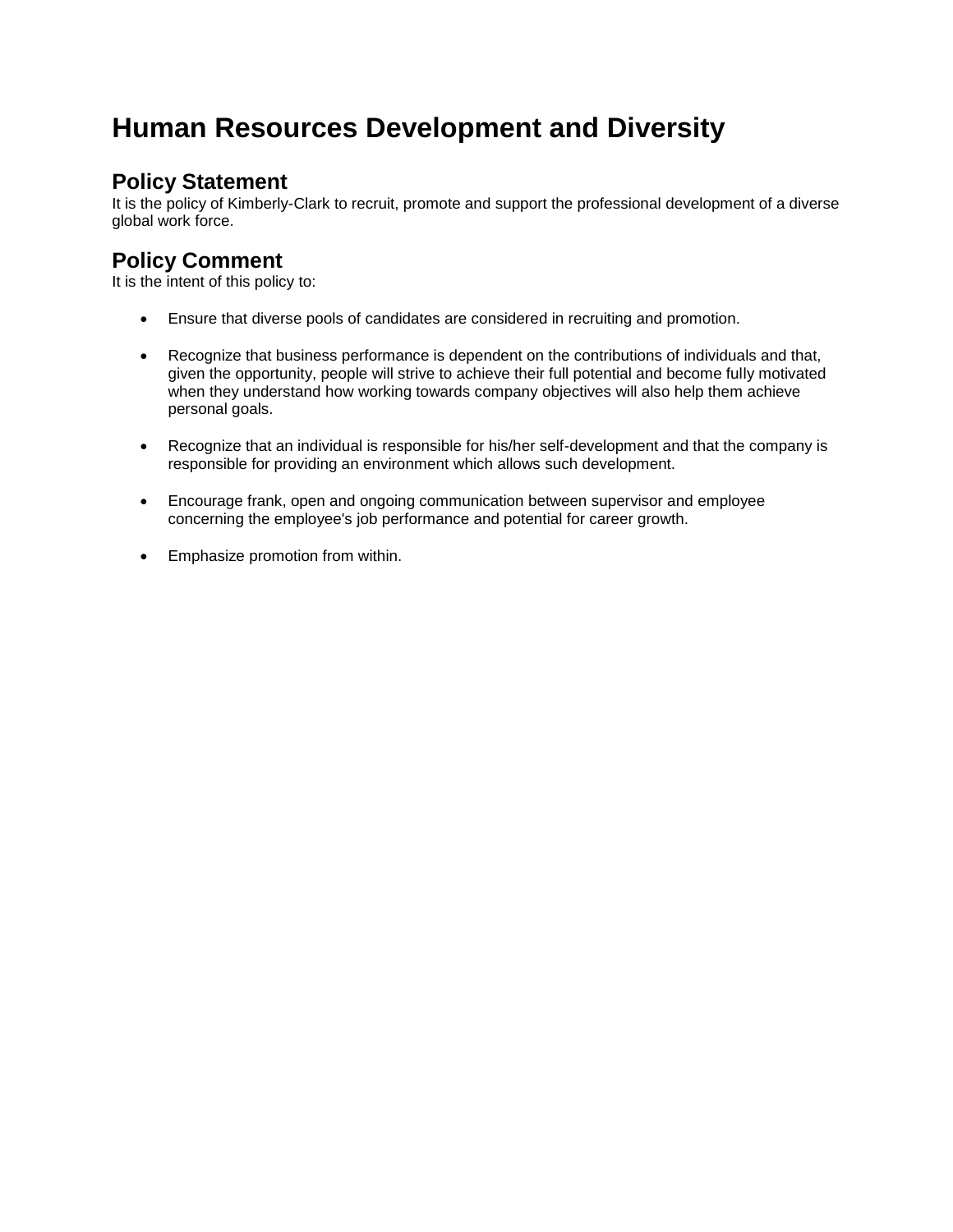# **Occupational Safety and Hygiene**

## **Policy Statement**

It is the policy of Kimberly‐Clark to manage occupational safety and hygiene globally for the protection of our employees, contractors and visitors and to aggressively drive towards the elimination of occupational injuries, illnesses, disabilities and fatalities.

### **Policy Adopted on October 25, 1991, revised on January 20, 2009.**

## **Policy Comment**

At Kimberly‐Clark, we believe that occupational injuries and illnesses are preventable and can be eliminated.

K-C is committed to:

- Ensuring that safety is a fundamental enterprise value which is integrated into our research and engineering, product development, manufacturing, delivery, and sales activities.
- Providing a workplace that is in compliance with all applicable occupational safety and hygiene laws and regulations and in conformance to Kimberly‐Clark's occupational safety and hygiene standards.
- Establishing occupational safety and hygiene standards and technical guidance based on best practices and benchmarking to support our global operations in the control of workplace hazards.
- Developing, implementing, sustaining, continually improving and regularly assessing the K C Environment Health and Safety management system in order to achieve continual improvement of occupational safety and hygiene performance.
- Fostering an environment in which all K‐C personnel are expected to contribute to safety improvements by clearly understanding their role and their obligation to support occupational safety and hygiene objectives, conform to K‐C's standards, and comply with applicable safety and hygiene regulations.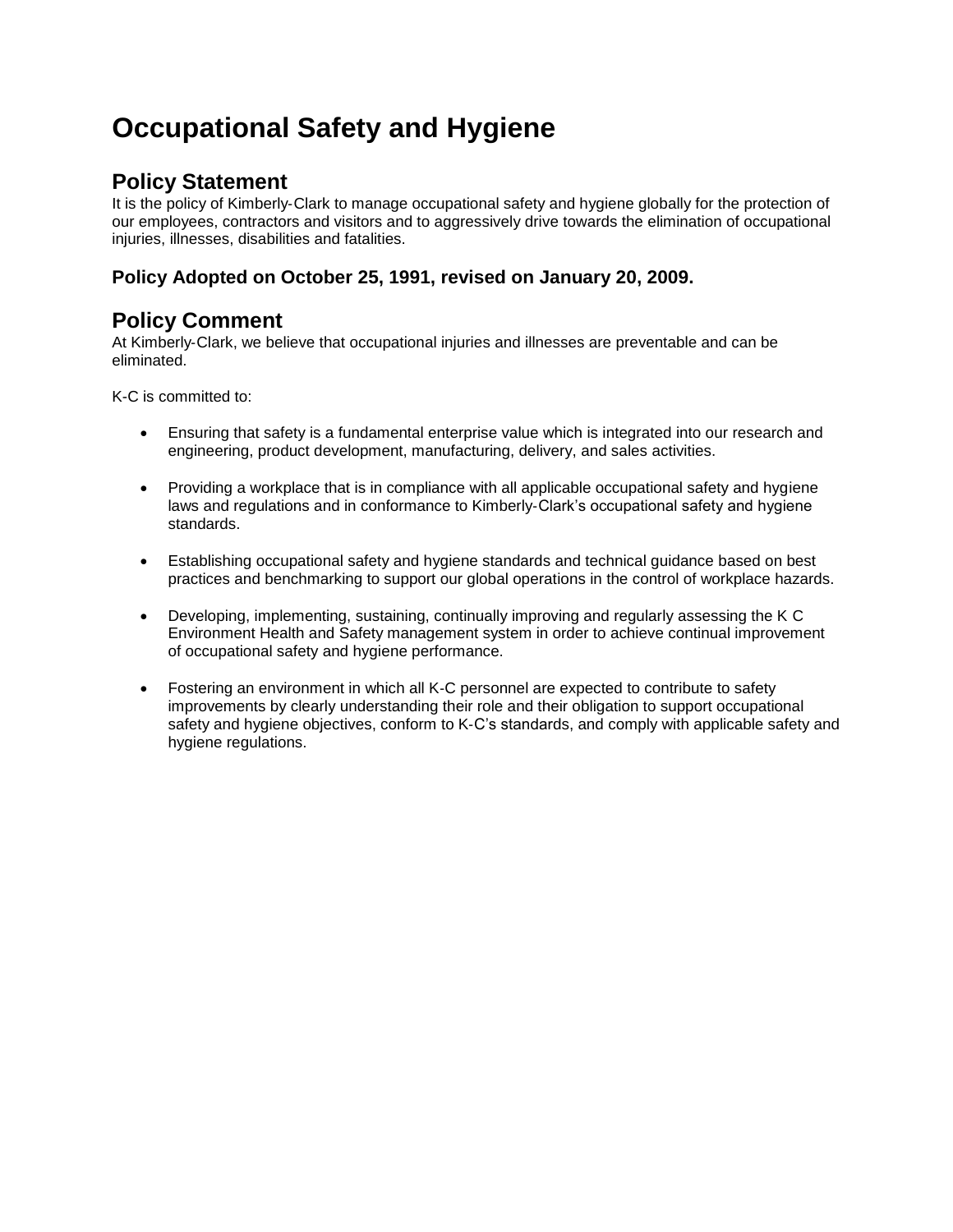## **Occupational Safety and Hygiene Policy Instructions**

Each Kimberly-Clark business shall establish and implement an Occupational Safety and Hygiene management process which, at a minimum, will include the following elements:

- **Management Leadership and Commitment**  Employee safety and industrial hygiene is a fundamental value of the organization. Effective leadership lays the foundation for a solid safety and hygiene management system by establishing facility-specific policies, providing resources, assigning responsibilities, establishing expectations, and evaluating performance.
- **Employee Involvement**  Employees are committed to safety and health protection for themselves and fellow workers. They understand the hazards of the tasks they perform and follow the standard operating procedures and practices after actively participating in their development. Employees show their concern for their fellow workers through open communication of safety and industrial hygiene expectations.
- **Hazard Identification**  All new facilities, processes, materials, equipment, and procedures are evaluated to identify all risk exposures. Additionally, existing facilities, procedures, etc., are reviewed periodically to identify changes that may present new safety and hygiene hazards.
- **Hazard Prevention and Control**  Feasible engineering controls, equipment and building safeguards, and safe work procedures are identified, implemented, and maintained to address hazards. Personal protective equipment needs are identified and the appropriate equipment is available and worn as required. Standards of good housekeeping and order are maintained.
- **Safety and Hygiene Training** -Knowledge and skill training needs are identified and training is provided to ensure each employee can perform his/her job in compliance with requirements for safety, hygiene, production, and quality.
- **Emergency Response Planning**  As outlined in the K-C Crisis Management Manual, potential emergencies are identified (natural disasters, fires, chemical spills, etc.), controls are implemented where possible to prevent a crisis event from occurring, procedures are designed and practiced to provide maximum protection for employees should an emergency occur, and internal and external resources are available to minimize the consequences.
- **Accident/Incident Investigation**  Incidents which could or did result in injury, illness, property damage, and/or process loss are investigated to identify all basic causes. Controls are identified and implemented to prevent recurrences and minimize the risks. Information is communicated to the Occupational Safety and Hygiene Team and to others where similar equipment or activities exist.
- **Recordkeeping**  Injury and illness records are developed, reported and retained to meet Corporate and regulatory requirements. Records of training, inspections, hazard analyses, and other pertinent activities are maintained as required.
- **Regulatory Compliance**  Regulatory requirements are considered a minimum component of the safety and hygiene process. Applicable regulatory requirements are identified, the basis for the requirement is evaluated and understood, and compliance activities are developed and implemented. A process is established to monitor continuing compliance.

These instructions provide the basic framework for a world-class occupational safety and hygiene system. Specific guidelines and recommendations for implementing the safety and hygiene process, along with information on codes and laws governing occupational safety and hygiene, are available through the Corporate Occupational Safety and Hygiene Team.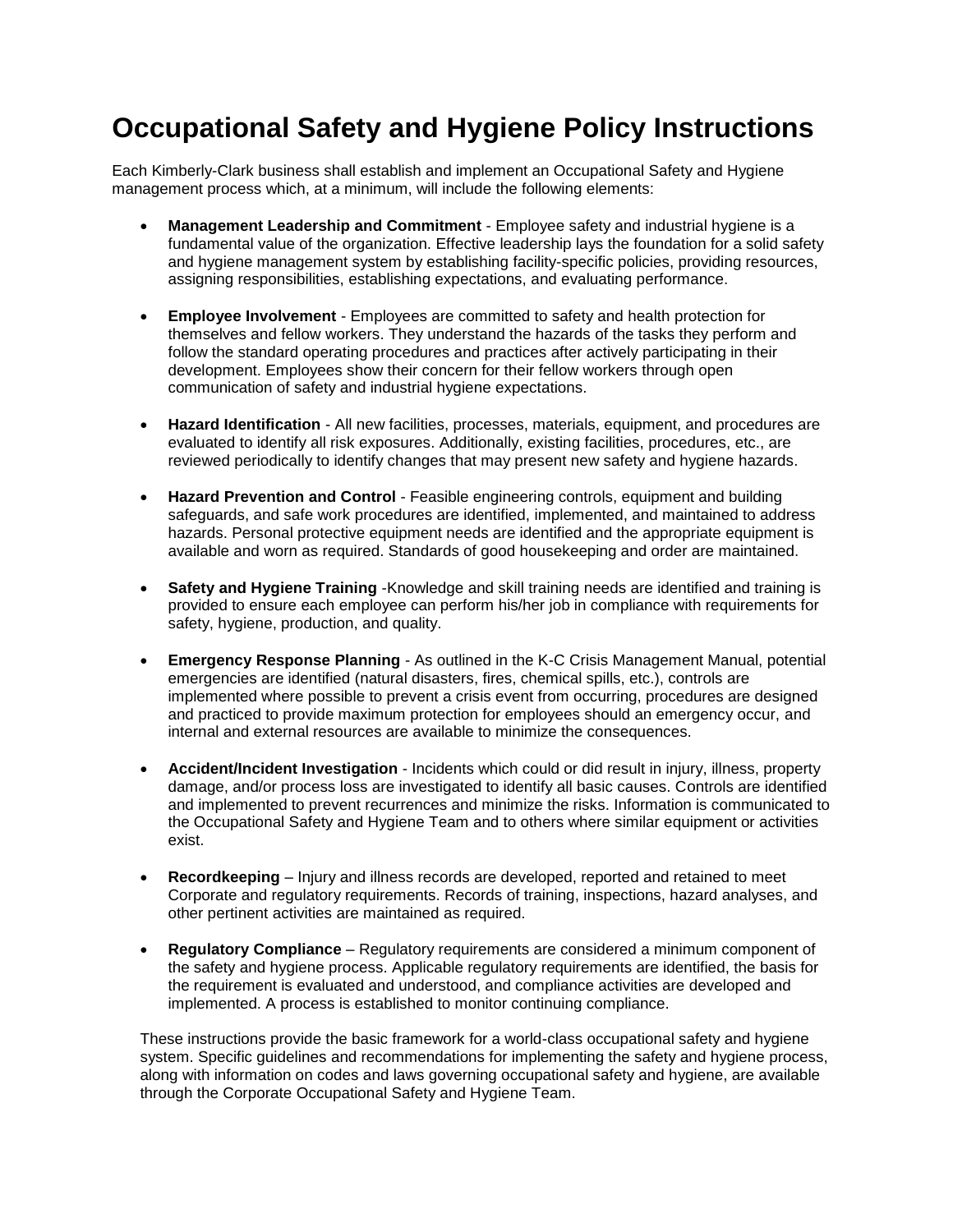# **HUMAN RIGHTS IN EMPLOYMENT**

## **Policy Statement**

It is the Policy of Kimberly-Clark to promote and support human rights, including equal employment opportunities.

## **Policy Comment**

It is the intent of this policy to:

- Recognize universal human rights on a global basis and encourage the abolition of discriminatory laws and practices.
- Prohibit discrimination and/or harassment based on: race; ethnicity; color; gender; pregnancy; sexual orientation; gender identity; age; religion; creed; national origin; disability; legally protected leave or veteran status; political opinion; and other categories protected by applicable law.
- Prohibit retaliation for engaging in legally-protected activity.
- Maintain affirmative action programs, training programs and other activities, procedures and controls necessary to ensure compliance with government requirements and corporate standards.
- Prohibit the employment of child, prison, indentured, or bonded labor, and the use of corporal punishment or other forms of mental or physical coercion as a form of discipline in any of its global operations.
- Respect our employees' right to freedom of association, including the right to independently decide whether they want collective bargaining through representatives of their own choosing, the right to engage in other protected group activities, and the right to refrain from such activities.
- Prohibit the incitement of national, ethnic, racial or religious hatred by ensuring hate speech is not endorsed by the business and is not used by employees in the scope of their employment.

(Policy comment revised on December 9, 2014)